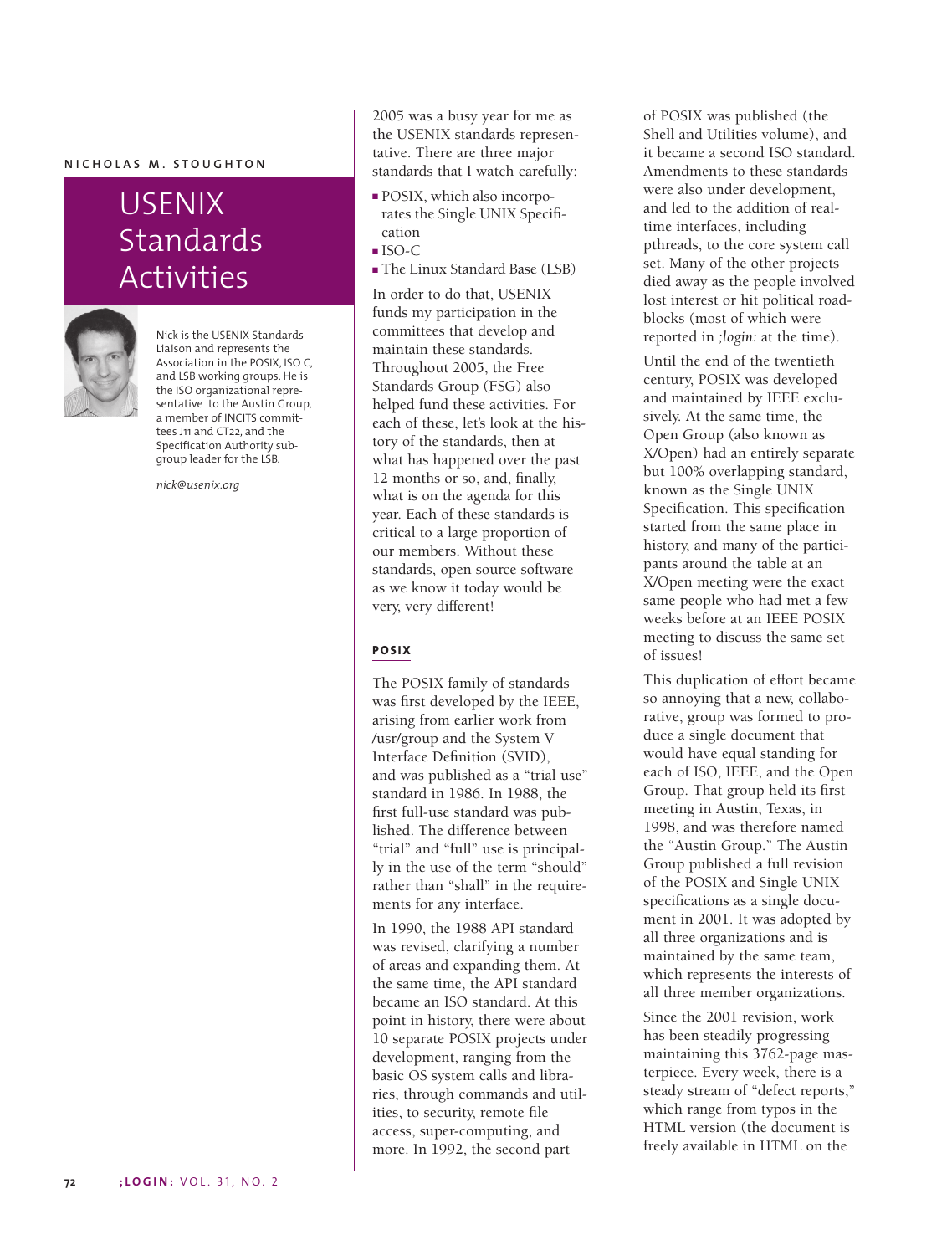Web; see http://www.unix.org /single\_unix\_specification), through major issues with ambiguous definitions, and so on. Some of these defects can be quickly and cleanly fixed, and two "Technical Corrigenda" documents have been approved, which alter the wording for some of the interfaces to clarify their meanings.

Every ISO standard (and every IEEE standard, too) has a fiveyear "reaffirm/revise/withdraw" process, where the document is examined to see if it is still relevant, whether it needs revision to meet current needs, or whether it is now outdated and should be withdrawn. For POSIX, the Austin Group has elected to revise the specification during 2006.

Under the Austin Group rules, the group as a whole cannot invent new material. One of its sponsor groups (IEEE, ISO, and the Open Group) must have prepared a document and had it adopted under its own organization rules before it can be presented to the group as a whole. Therefore, the Open Group has been developing, and is now in the final stages of approving, a number of documents which include new APIs to become a possible future part of a UNIX branding program. Once approved, these documents can then be examined by the Austin Group (OK, so it's still the same group of people who developed the set in the first place) for inclusion into the POSIX revision.

The new interfaces under consideration are ones that have been popular in the GNU-C library (glibc) and Solaris for some time, but have not been formally standardized before. They include support for standard I/O functions to operate on memory buffers as well as external files, getline and getdelim, some multibyte string-handling functions, robust mutexes, and versions of functions that take pathnames relative to a directory file descriptor rather than plain pathnames (this helps avoid certain race conditions and helps with really long pathnames).

I would expect to see official drafts of this new revision this summer, and the final version in 2008.

POSIX has long had support beyond the C language world. There are Ada and Fortran official "bindings" to POSIX. However, there has never been a real connection between the C++ world and the POSIX world; C++ programs can use C to call POSIX functions. But this leads to all sorts of complications for C++ programmers and, more seriously, to much reinvention of the wheel in providing mappings between C++ constructs and those of POSIX. The Austin Group has received several defects from C++ programmers who want to know why they can't do x, to which the traditional answer has been "don't use C++, use C"! And to make matters worse, the C++ language committee is also going through a revision at present, and they want to add all sorts of features to the language that might make it harder to access some of the fine-grained features of POSIX (since they want the language to work on other platforms, they deliberately try to be OSneutral).

All that may change soon. A study group has recently been formed to look into the need for, and desire to build, a C++ binding to POSIX. USENIX is hosting the wiki for this group, and you are welcome to join: http://standards.usenix.org/posix ++wiki.

**ISO C**

The first version of the ISO C standard, then known as ANSI-C, was published in 1989. It took the original language from Kernighan and Ritchie's book and tightened it up in a number of places. It added function prototypes and considerably improved on the standard C library. The first versions of POSIX used this language as the underlying way to describe interfaces, and included a c89 command to invoke the compiler.

Between 1989 and 1999, the C committee added wide character support and addressed several language "defects"—internal discrepancies in the way various features were described. The committee included a number of compiler vendors, who were also keen to have the language permit ways to guide an optimizer: features such as constants, volatile variables and restrict pointers were added to the language for this purpose.

In 1999, a new revision came out which included several new features such as these, along with major rework for floating point support (including things such as complex numbers).

At this point, the committee is fairly happy with the state of the core language and is fighting back against proposals to change it. However, they have not stopped working! They are currently preparing several technical reports that optionally extend the C language in a number of directions. Of these, by far the most significant to most USENIX members is the report formerly known as the "Security TR." I say formerly because the term "Security" (and it turns out, many other related words) are so overloaded and charged with meaning that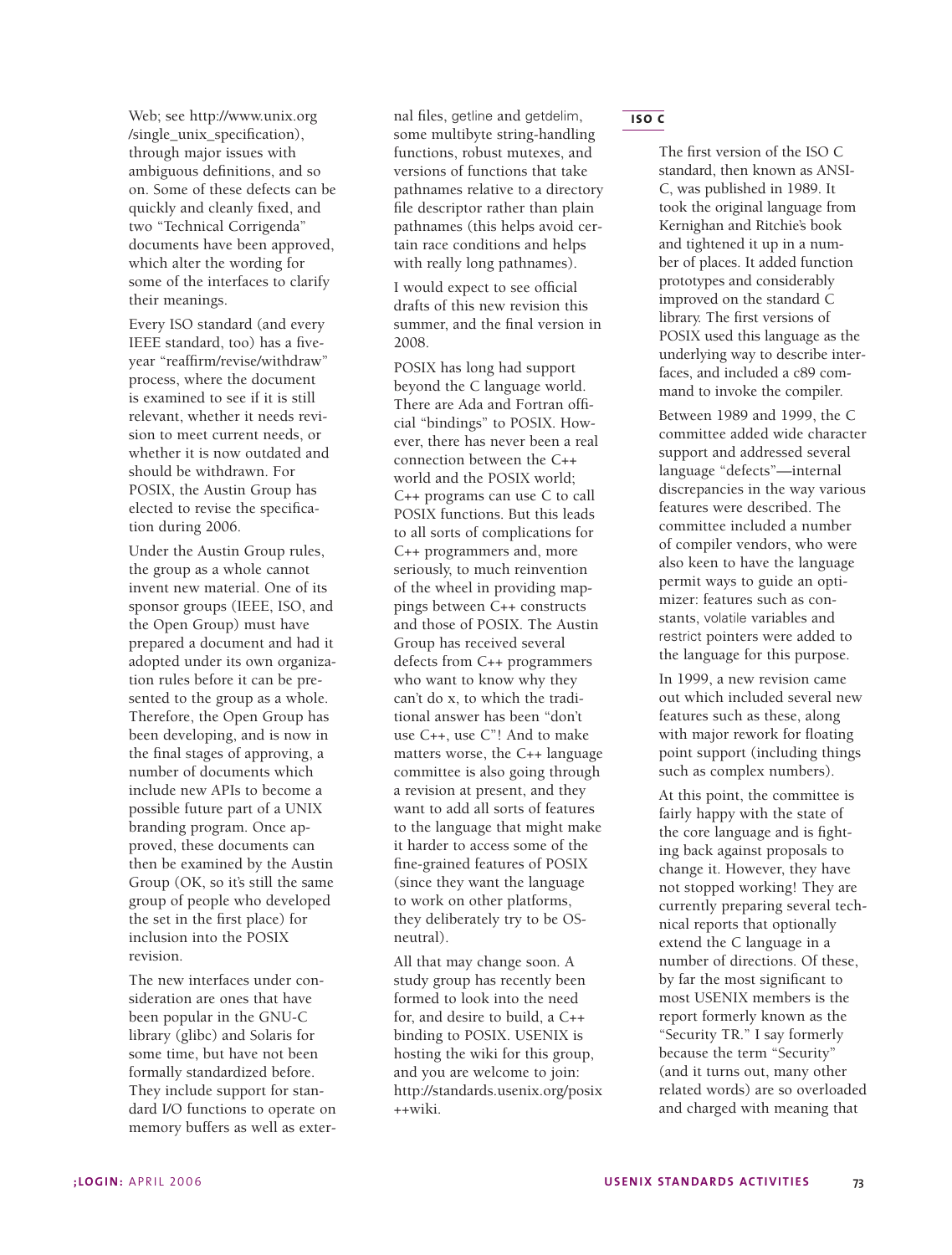by far the most objections to the document were to its title.

The report formerly called the "Security TR" actually attempts to deal with the fairly common problem of buffer overflow. It does so in a very simple fashion: every interface in the ISO-C standard library that takes a buffer has a secure variant which includes the size of the buffer. Now, while that is the meat of the original concept, it isn't all that the report currently proposes. The report introduces the concept of runtime constraints, that is, various things that must hold true when an interface is invoked. The original standard library simply had undefined behavior when you passed a null pointer to an interface that expected a pointer to a buffer. So

char  $*$ p = malloc(10); gets(p);

could fail in a variety of ways, despite being well-formed, legal C.

The new "secure" library version of this,

char  $*_{p}$  = malloc(10); qets  $s(p, 10)$ ;

will invoke a runtime exception handler (analogous to a signal handler) if p is null (because the malloc failed) or if there are more than 10 characters on the next line of standard input.

According to its current stats, this document proposes a library that might be of benefit to someone going over thousands or millions of lines of existing code and trying to find and plug all of the possible buffer overflow spots. It is likely to end up obfuscating some of the code. It is also possible that if the buffer size is not well known, it could end up hiding bugs where the programmer simply guesses at a buffer size but is wrong; now the code looks as if it has been retrofitted

to prevent buffer overflows, but it hasn't!

It will also likely change the ABI of third-party libraries that want to use this; they must now have a way of receiving the size to check against. This suggests to me that this library will have little uptake as it stands, though Microsoft has implemented it and has updated all of its core programs to use it (is this a good thing?).

The core of the problem is that memory handling in C is complicated and error-prone. Nobody will doubt that improvements in the supporting APIs are useful, but the existing APIs already provide the means to write correct programs. It is just cumbersome to do so. The proposed interfaces won't change that; on the contrary, they could make programs even more complex. An alternative approach is to take as much of the memory handling away from the programmer as possible.

To that end, I am preparing a second part to this technical report that uses dynamic memory allocation instead of static buffers. For new programs (rather than retrofits of old code), this approach leads to a cleaner, more robust application, with fewer possibilities for problems. For example, instead of reading data from an input with gets into a static buffer (that might be too small), the getline function allocates a buffer big enough to hold the entire input line, however long it was (or returns NULL if there was insufficient memory). The only problem with such an interface is that the programmer must remember to release the memory when he or she is done with it, by means of a call to free. Some have argued that this, too, can lead to unexpected bugs, as programmers forget to free these

buffers, and the application slowly leaks memory. However, I believe this is a smaller problem than the use of static buffers with guessed sizes.

Back to the name of this report: as I said , "Secure Library" got a ringing "no" vote. This report does not address any of what many people regard as security issues. The name "Safer Library" was suggested, but the owners of a product called "Safer-C" objected. In the end it has come down to "Extensions to the C Library—Part 1—Bounds Checking Functions."

#### **THE LINUX STANDARD BASE**

The LSB is an Application Binary Interface (ABI), rather than an Application Programming Interface (API). As such, it covers details of the binary interfaces found on a given platform, providing a contract between a compiled binary application and the runtime environment that it will execute on. The first version was published in 2000 and has developed rapidly since then. It now consists of a Core specification (including ELF, Libraries, Commands & Utilities, and Packaging), a Graphics module (including several core X11 libraries), and a C++ module.

Each specification has a generic portion that describes interfaces that are common across all architectures and seven architecture-specific add-ons that spell out the differences between the architectures.

For the past year or more, I have been acting on behalf of the Free Standards Group as the technical editor for the ISO version of this standard. ISO 23360 was unanimously approved last September by the national bodies that contribute to the subcommittee responsible for pro